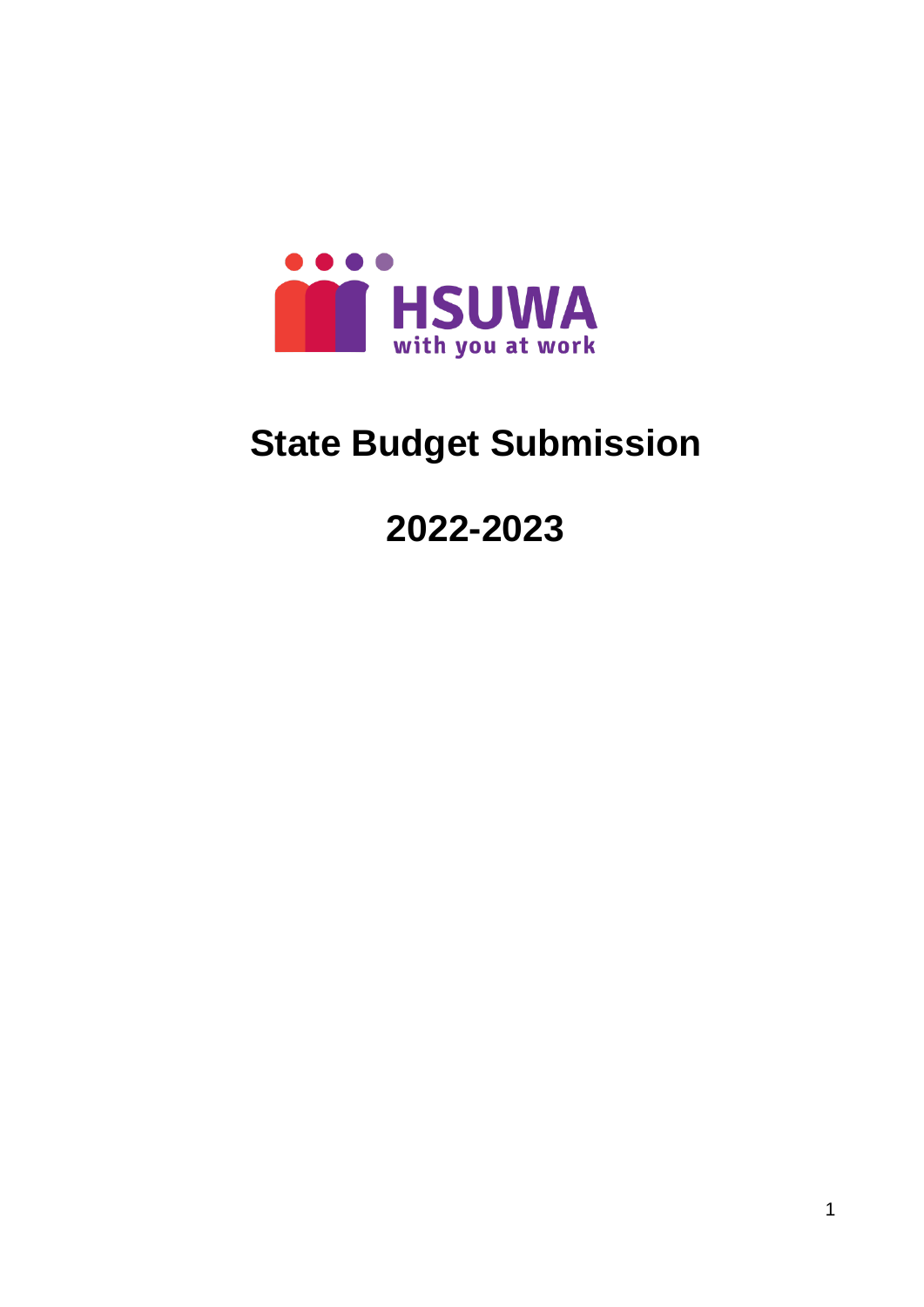# **A. About the Health Services Union of WA**

HSUWA is a specialised union of health workers in Western Australia with thousands of members. We cover many of the jobs needed to fully care for the community and run a health system. These jobs make up a significant part of the health workforce, for example Pharmacists, Physiotherapists, Medical Scientists and Researchers, Medical Imaging Technicians, Laboratory Technicians and Administrators. We are dedicated to our purpose - to empower our members to advance their collective interests through organising, support, advocacy and influence.

In the public sector, the HSUWA collective agreement covers more than 18,000 employees across WA Health (**Union Agreement**).

# **B. The Impact of the Pandemic**

HSUWA members continue to be on the front lines of the COVID-19 response – from testing to treatment. Over the past two years, our members have demonstrated their immense dedication to the health system, as well as the community of Western Australia.

HSUWA members continue to perform their roles professionally in the face of genuine concerns for their own welfare. There is a health workforce crisis in WA. It may appear to have happened quickly, but it has been decades in the making and it will worsen without focus and planning. The most important thing the State Government (**Government**) can do is retain the existing health workforce. Our campaign **Protect us. [Respect](https://hsuwa.com.au/campaigns/protect-us-respect-us.-pay-us.) us. Pay us** encapsulates what our members need from the Government.

# **C. Pay**

## *State Wages Policy*

HSUWA welcomed the Government's response to the Public Sector Union Alliance campaign to end the state wages policy of \$1,000 p/a, announced in last year's State Budget.

In late 2021, during the Government's Economic Review to consider a new wages policy, HSUWA advocated for the development of a new approach, on the basis that any policy setting should aim to return to fairness and allow for the strengthening of our public sector health workforce.

We advocated for a wages policy that allowed for genuine bargaining and for real investment in our highly trained and committed health workforce. This approach was put forward to assist in restoring the morale of a workforce that was and still is operating under significant demands and pressures, with no relief in sight. We submitted that without reform to the limited economic prism within which wage increases are currently assessed, the delivery of high-quality public health services in Western Australia were under threat. Members explained, in verbal and written submissions, why there should not be a cap on wages, but instead, a wage increase of at least 4% each year for two years and a commitment to genuine bargaining.

Since then, the signs of a potential inflation shock have turned into reality. This means that the Government's new wages policy, announced on 15 December 2021, of a 2.5% per year increase with either a one off \$1000 sign on bonus or an additional 0.25% (to 2.75% per year) is now well below inflation, as well as the expectations of the health workforce.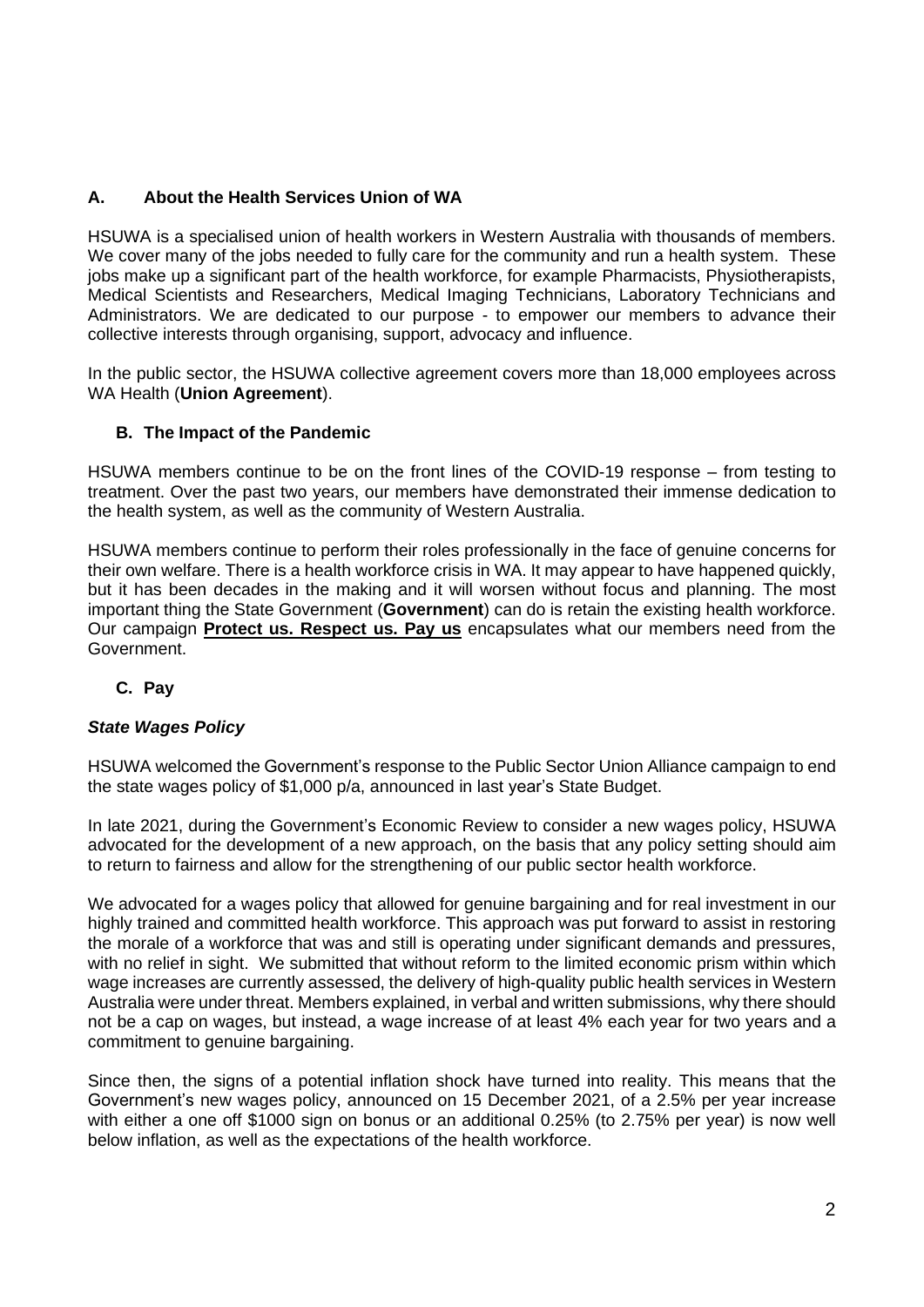Our members are currently experiencing a loss in real wages, and this would continue if the new policy cap applied. The knock-on effect from the public sector wage suppression continues have consequences for health workers in the private sector, with private health employers significantly undervaluing their workforce with pay offers at an average of 2% - slightly higher than the 1% or 1.5% pay increases offered since 2017. WA had the lowest wage growth of any state in the December quarter 2020-2021.

The Government needs to act in response to these new inflationary pressures so that our members do not fall further behind. **A huge budget surplus that further exposes WA to a GST distribution debate with other States, while Western Australians continue to fall behind, is an outcome that can and should be averted.**

#### **Recommendation One:**

Revise state wages policy so that it allows for genuine bargaining and sets a floor, and not a cap, of a least 4% (and no less than Perth CPI) to ensure the real wages of Western Australians do not go further backwards.

## *Covid Allowance*

HSUWA members on the front line of the pandemic response are suffering a real wages decline. The Government has opportunity for this to be remedied, in part, outside of bargaining for new collective agreements. A form of COVID Allowance - to reward and incentivise workforce retention and participation during periods of widespread community transmission should be paid now. HSUWA has been advocating for employers to pay a broad-based universal allowance of up to \$60 per shift or day.

In a sustained period of high demand, as we are currently experiencing, our members are under even more pressure to maintain quality public health services. There are huge efforts underway to manage testing and infection control across all health services, so the community can still safely receive health care in addition to the patients hospitalised with COVID-19. The WA community needs health workers to continue to go to work and support patients despite these demands and workloads and higher risks. They are also performing their jobs, many of which are very physical, while wearing PPE for hours and hours on end with few opportunities to rest or recover from prolonged use. Wearing fit tested masks which sit tight over the face is important protection, but it can cause heat strain, health effects and genuine discomfort. The value of this sustained effort should be recognised and respected. No other public sector employees are working under the current extreme demands as the health workforce.

## **Recommendation Two:**

Recognise the efforts and working conditions of health workers by paying a Covid Allowance to health workers while they respond to the cascade of pressures across the health system during widespread community transmission of COVID-19.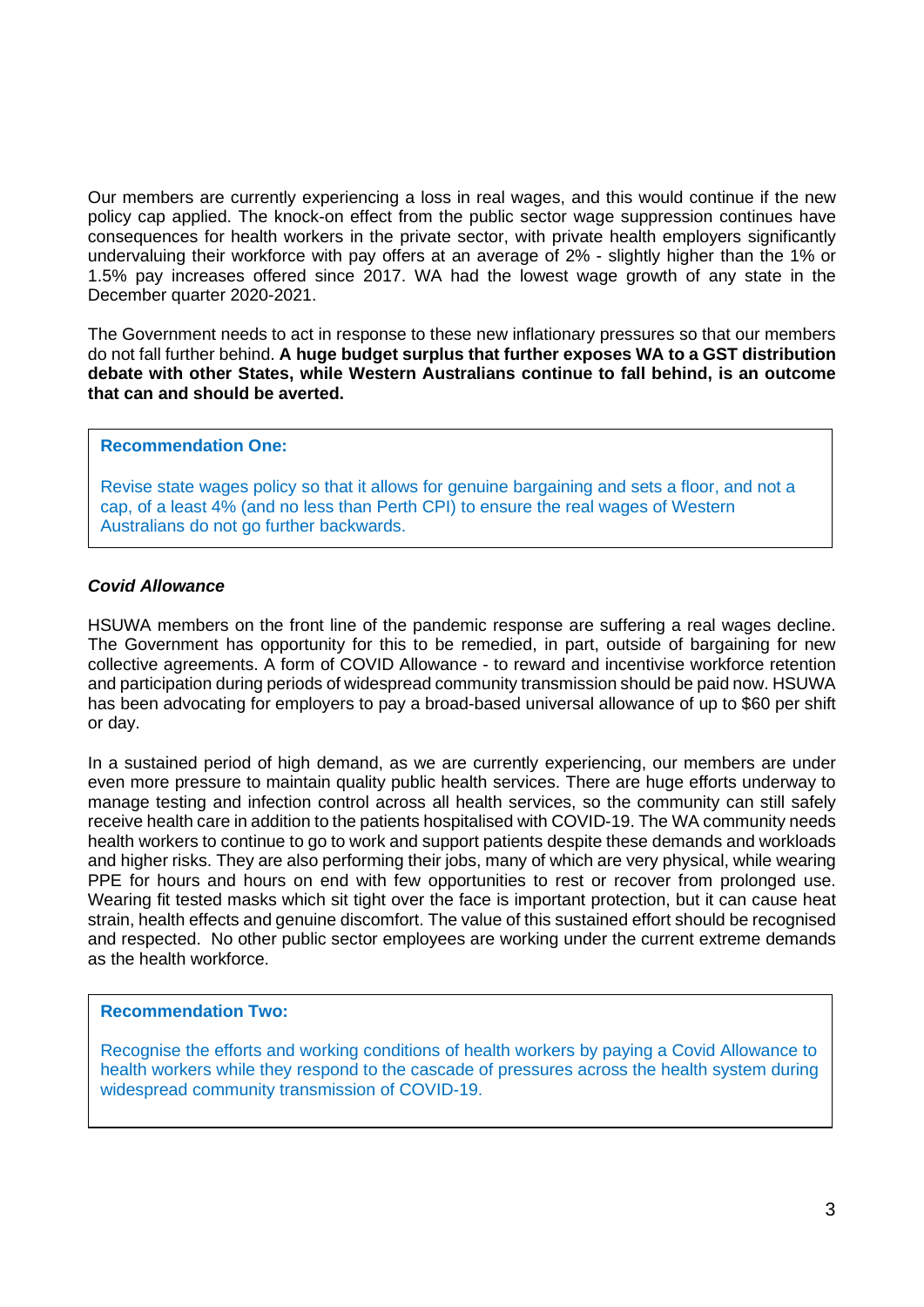## **D. Public Sector Workforce Priorities**

HSUWA welcomes the Government's public sector workforce priorities set out in the bargaining framework, released in February 2022, and looks forward to the Department of Health acting on them, particularly direct and permanent employment. Our current negotiations for a new Union Agreement effective from 1 July 2022 provides a unique opportunity for the Department of Health to do so.

We think this should include considering how to best utilise the important commitment by the Government to fund the implementation of a new Human Resource Management Information System (HRMIS) - to contemporise and clarify entitlements as well as improve rostering safety and fatigue management.

For these reasons and for genuine good faith bargaining to occur, we believe decision makers need to be at the bargaining table and that this aligns with the priority of effective, efficient and responsive public sector services. Without a change to the current government bargaining practices where decision makers are not present, we see no clear path to the Government's priorities being met.

## **Recommendation Three:**

Decision makers, well briefed on the Government's public sector workforce priorities and the HRMIS process, are at the bargaining table during HSUWA collective agreement negotiations.

## *Direct and Permanent Employment*

Despite the Government's best efforts over more than five years, more than a third of HSUWA covered positions in public health remain insecure jobs - either fixed term or casual. The many avenues explored over this time and the current staffing crisis has not changed hiring practices. For this reason, HSUWA has consistently advocated that there will be little change in WA Health's use of insecurely employed workers until clear targets are set and met because of the deeply ingrained preference of offering insecure jobs. Proposals by the Department of Health of targets with ambiguous carve outs are an ineffective solution. While different strategies need to be worked through and align to make change overall, without an unambiguous target in the Union Agreement, there is simply no imperative for the public health employers to change their practices and no consequences for resistance to implementing the Government's strong stance on secure employment.

Similarly, despite the stated Government priorities of direct employment and the achievement of bringing back services into public hands at Fiona Stanley Hospital and Peel Health Campus, there is no transparency of the extent of outsourcing across WA Health. There is an extensive patchwork of outsourcing arrangements across the Health Service Providers, from individual jobs to whole services. The risks of this opaqueness given the safety responsibilities for Officers and PCBUs for work performed by contractors under the new improved Work Health Safety legislation is just one of the many reasons this needs to be addressed. We consider improved reporting and better checks and balances before outsourcing occurs are needed and have proposed wording to achieve this in our negotiations with the Department of Health - in alignment with the Government's priorities.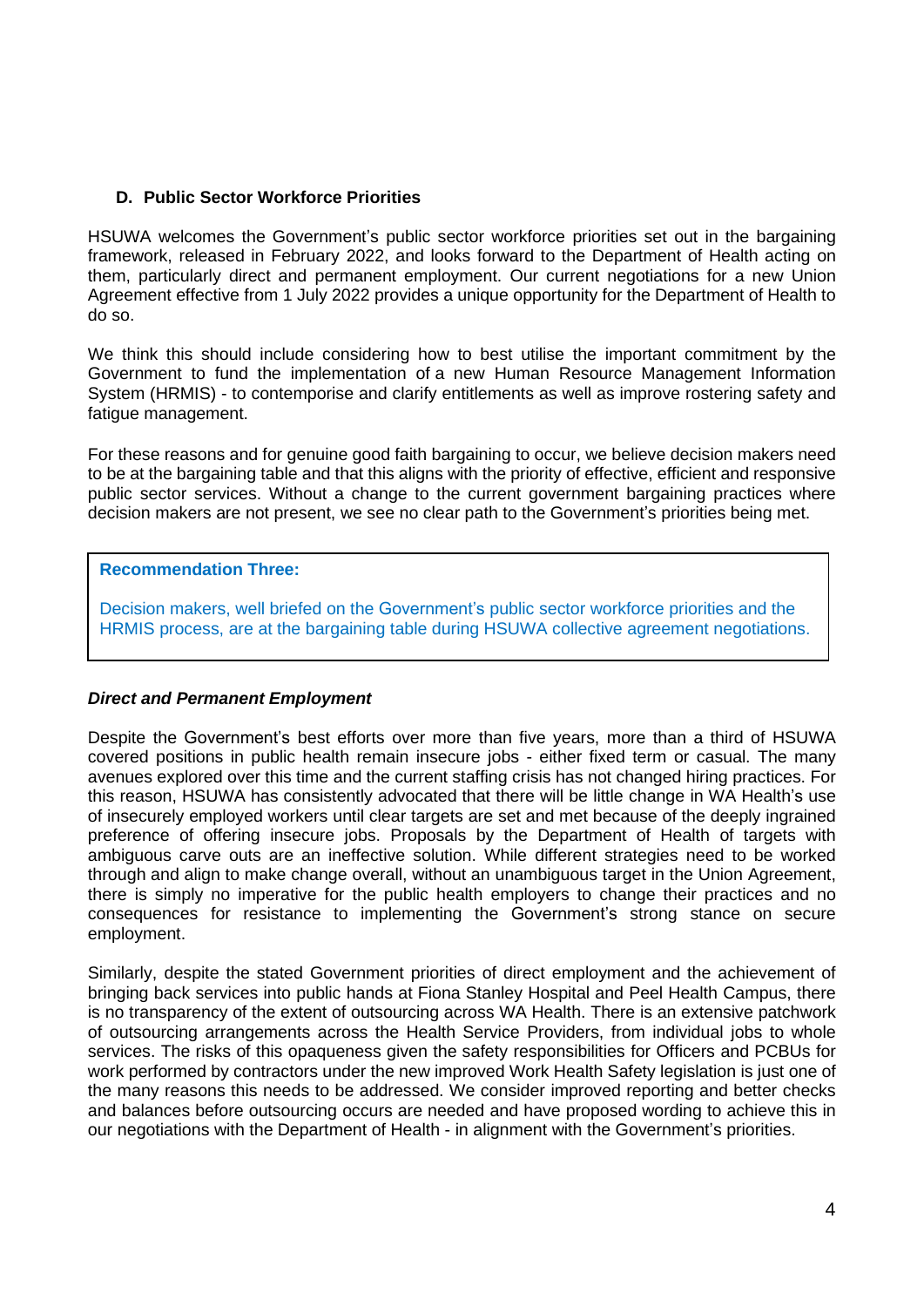The outsourcing of mental health services is fragmented around the State, with the funding role of the Mental Health Commission adding an additional and unnecessary complexity to the funding and provision of 'public' mental health services. We further submit that there is an increasing trend towards 'privatising' public health in the home services – which should cease. While there may have been an initial pressing need for these services, especially with COVID-19, there should be a commitment and plan to establish capacity in the public health system for these services.

#### **Recommendation Four**

- a) Set targets of 90% permanent employment in each public health employer by the end of 2022.
- b) Ensure permanent employment targets and progress towards them are binding on the public health employers by including targets in their Service Agreements.
- c) Seek to minimise the creeping privatisation of health services and support union measures to improve the oversight of contracts for service arrangements in WA public health.

## **E. Workforce**

There is a health workforce crisis unfolding in WA. Under the strain of the demand for services and the pandemic over the past two years, this lack of workforce planning means our members are dealing with difficult and sometimes dangerous working conditions. The answer does not lie with advertising programs and immigration, although HSUWA recognises in the short term we may need to turn to trained staff from other countries. The path out of crippling staff shortages is to look after the existing workforce and ensure rigorous mid-long term workforce planning. Training local workers and providing secure, quality public sector jobs is essential to delivering care to Western Australians.

Building capability in workforce planning was identified as a priority under the Sustainable Health Review Final Report 2019 Recommendation 26. It is the experience of the HSUWA that the Department of Health lacks the capacity to co-ordinate workforce planning matters proactively and identify future workforce concerns. It is extremely disappointing that the Department of Health has now outsourced the development of a workforce strategy (under Recommendation 26 to have been completed by July 2021) to a private consulting firm. This is a decision that makes no sense, especially in the longer term. This is not a one-off capability need and signals that the lack of understanding of the depth and breadth of the WA health workforce supply issues ahead.

The important commitment of the Government to additional positions at CAMHS in last year's budget has been noticeably stalled by more than half of the positions not being filled more than 6 months later. The reality is that the public sector is no longer necessarily the employer of choice for health professionals, and, in a highly competitive market, needs to be significantly more responsive.

HSUWA considers further important strategies to improve attraction and retention across our membership are to: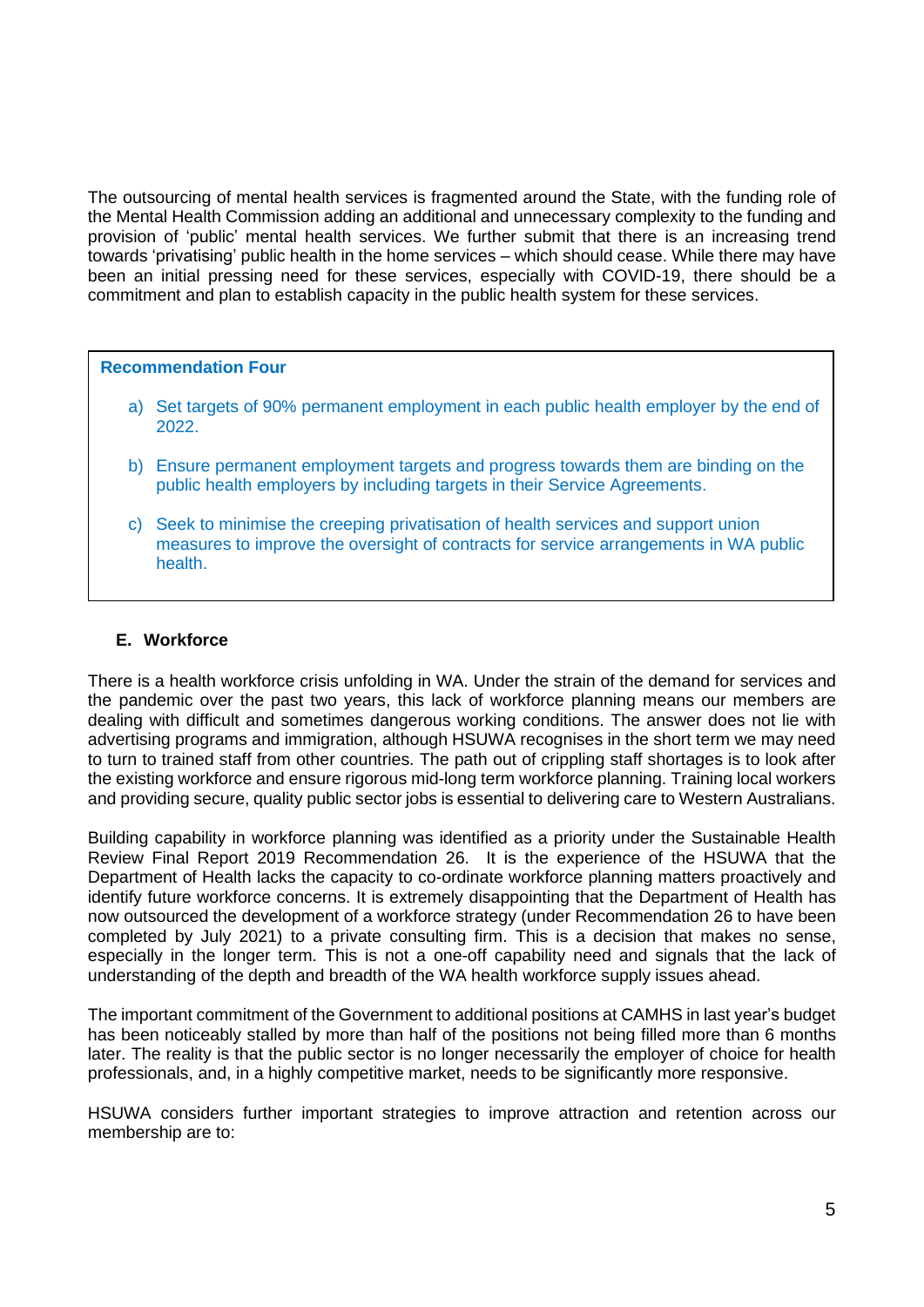- modernise the pay structure of senior health professionals;
- ensure equity of entitlements for shift and on call work undertaken by our members compared to other health professionals; and
- ensure safe rostering with proper breaks and fatigue management considerations.

## **Recommendation Five:**

- a) Invest in building a centralised capability to properly coordinate proper health workforce planning.
- b) Fast track the initiatives under Recommendation 26 of the Sustainable Health Review Final Report 2019.
- c) Commit to modernising the pay structure of the senior Health Professions.
- d) Commit to equity in entitlements and safer conditions for all health workers undertaking shift and on call work.

## **F. Workplace Safety**

The implementation of the 20 days special COVID Leave was an extremely important step and we applaud the Government for taking this action to support the public sector workforce. We are pleased that there has been an intense focus on PPE procurement and training that has protected WA health staff in the public system, as well as on the provision of RATs.

Workplace safety is critical for HSUWA members. We seek a range of existing initiatives to be reinvigorated or actioned, especially in the context of the exciting commencement of the Work Health Safety legislation. These laws are a significant achievement of the Government. We look forward to working with employers to ensure safer workplaces across our health system by utilising the structures and standards under the legislation and focusing on a transition to a culture of safety. It has been pleasing to see the improved understanding across the health sector of staff safety being as important as, and intrinsically linked to, patient safety.

HSUWA is seeking the commitments from public health employers that they take every opportunity provided under the Work Health Safety legislation to develop a safety culture. We think there are key initial steps employers can take to achieve this by truly supporting the functions of the Health and Safety Representatives and their critical role as the foundation of a safe workplace. When risk identification and solutions rest with empowered workforce, a safety culture is established. For this to occur in WA Health there will need to be a sustained effort and genuine commitment to change, as well as support for the legitimate and necessary role of the union.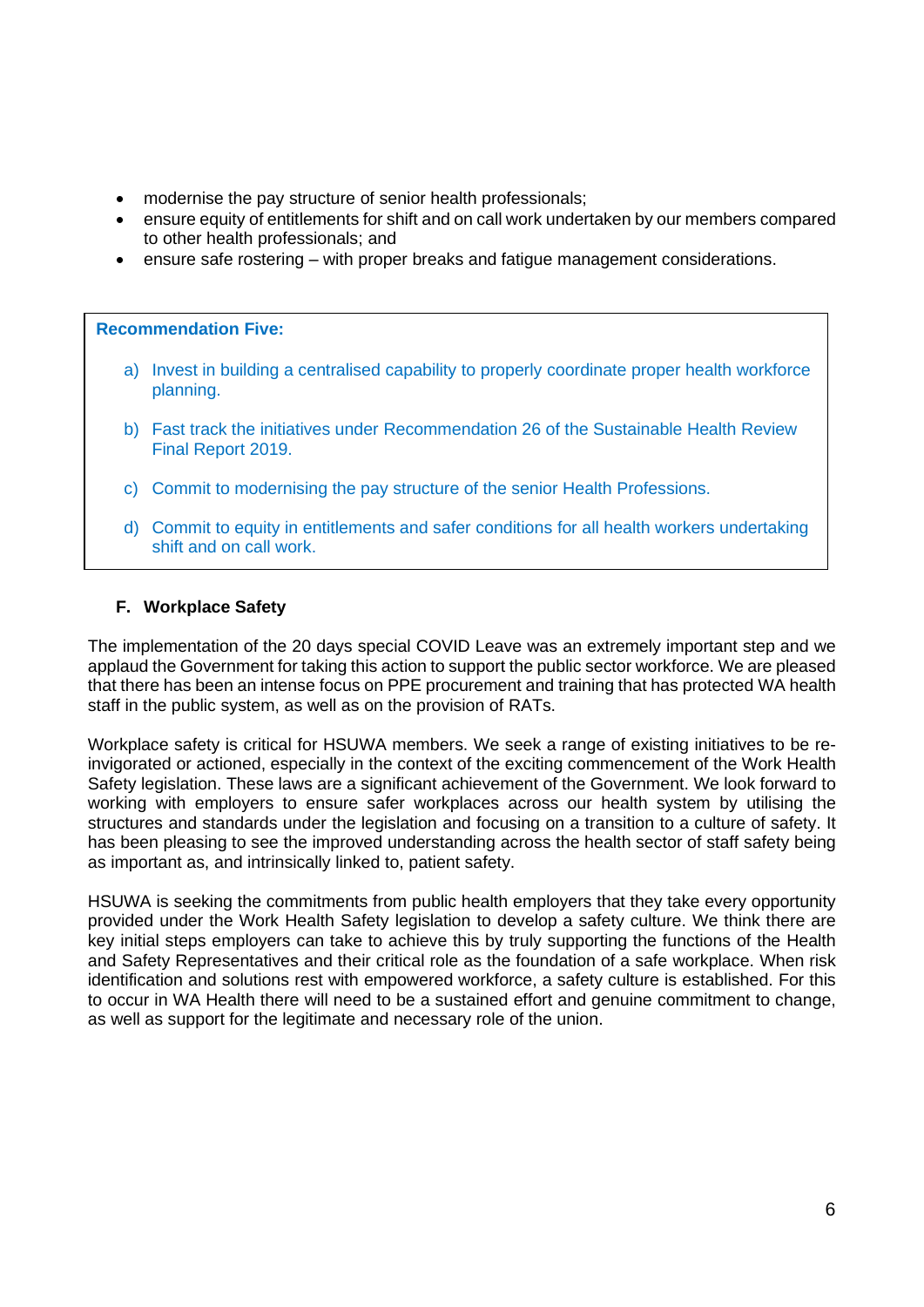## **Recommendation Six:**

- a) Commit to maximising the powers and functions of Health and Safety Representatives in public health by supporting:
	- training in the new legislation now and investing in extra paid time for training each year for three years after the transition year; and
	- allocated paid time to exercise their powers and functions in the workplace.
- b) Invest in the co-ordinated infrastructure needed to ensure staff safety is as well supported and prioritised as patient safety in our public health system.
- c) Recognise and support the role of the union in advancing a safety culture in public health.

Ensuring safe and sustainable workloads is vital to attract and retain staff across the health system. Related to workforce planning, there is an absence of information about what this looks like for key occupations in health, especially those under sustained and increasing workload pressure. HSUWA again specifically requests the Government urgently commission and fund research to establish safe and sustainable caseloads for Clinical Psychologists, Occupational Therapists and Social Workers employed in state public sector mental health services. The research would need to consider factors including hospital versus non-hospital settings, case mix and acuity levels.

## **Recommendation Seven:**

Commission and fund research to establish safe and sustainable caseloads for Clinical Psychologists, Occupational Therapists and Social Workers employed in public sector mental health services.

# **G. Mental Health**

The status of the *State Mental Health and Alcohol and Other Drug Services Plan 2015-2025* (**Plan**) is unclear, given the last review was in 2018, but it is generally understood the targets outlined to achieve long term system reform have not been met. We consider the current crisis in our mental health services to be directly related to not meeting the targets in the Plan.

We welcomed and participated in the ICA Taskforce process, which has released a report recently setting out a plan to reshape state-wide services for vulnerable and at-risk infants, children, adolescents and their families. We are very pleased that the Government will support all of the recommendations. However, without funding for the recommendations, they, like the targets in the Plan, will not be achieved. The timely implementation of the ICA Taskforce recommendations, as well as the provision of comprehensive mental health services, is a priority of HSUWA.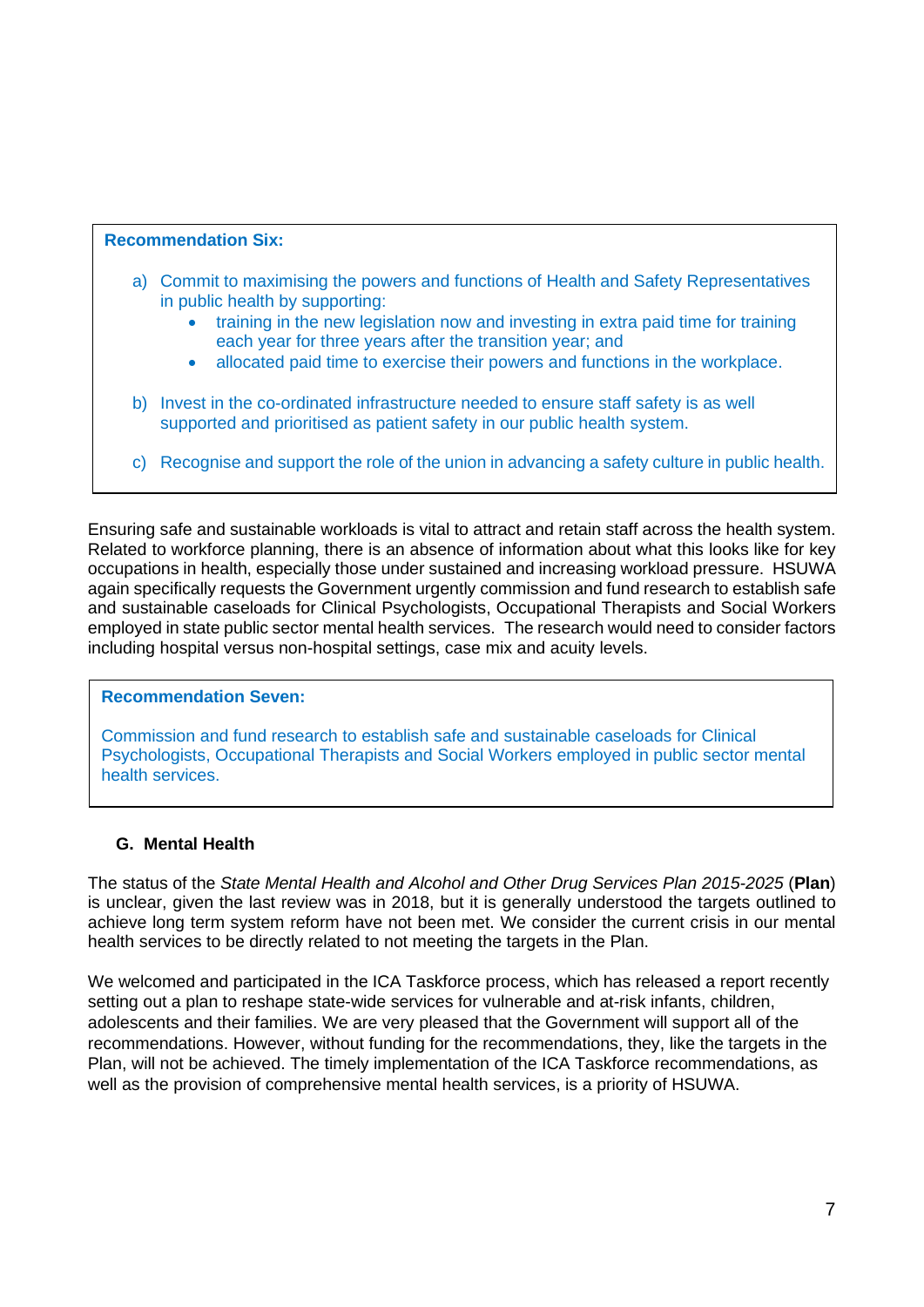We consider there will be increasing calls for a Royal Commission into mental health services in Western Australia if significant strides are not made to improve the delivery of mental health services and the conditions of the workforce. There is simply no more capacity for the existing workforce to absorb the increased demand. We remain seriously concerned about the significant continued risks the current system presents to staff and patients.

## **Recommendation Eight:**

- a) Commit to providing the mental health services needed for young Western Australians, including by:
	- Agreeing to fully fund the timely implementation of the recommendations of the ICA Taskforce as an urgent government priority
	- Ensuring the funding levels are at least proportionate to adult services.
- b) Review the progress made of the key priorities under the *State Mental Health, Alcohol and Other Drug Services Plan 2015 – 2025* and commit to the funding injection needed to then catch up to meet the optimal levels of service set out in the Plan by 2025.

## **H. Infrastructure**

In relation to health infrastructure, HSUWA participated in the State Infrastructure Strategy process by Infrastructure WA*.* We welcome this important initiative of the Government and fully support the critical long-term thinking and planning that the Government is working towards. We hope there will be a final strategy document released soon. The lack of basic digital infrastructure (including medical records) in WA health restricts progress and efficiencies. Addressing the significant amount of ageing (in some cases decrepit), physical infrastructure presents a huge challenge to be overcome. Too many of our members work in physical spaces that are too small or poorly designed or unsafe.

Proper and ongoing consultation with the workers who need to work in these buildings, is critical before the building process gets started and throughout the whole build process. This also applies to leasing or purchasing spaces, especially where clinical care is to be provided. This consultation should be standard operating procedure for all projects – upscaled according to the size of the project. We hope this Government will avoid the costly health infrastructure mistakes of past Governments.

While it is pleasing that the Sustainable Development Unit is up and running, it is staffed by only a handful of dedicated professionals. This is simply not enough investment for what is needed and the significant contribution to emissions and pollution by the health sector. It is also deeply disappointing following the Government's own inquiry in 2020 and the recommendations of the draft State Infrastructure Strategy.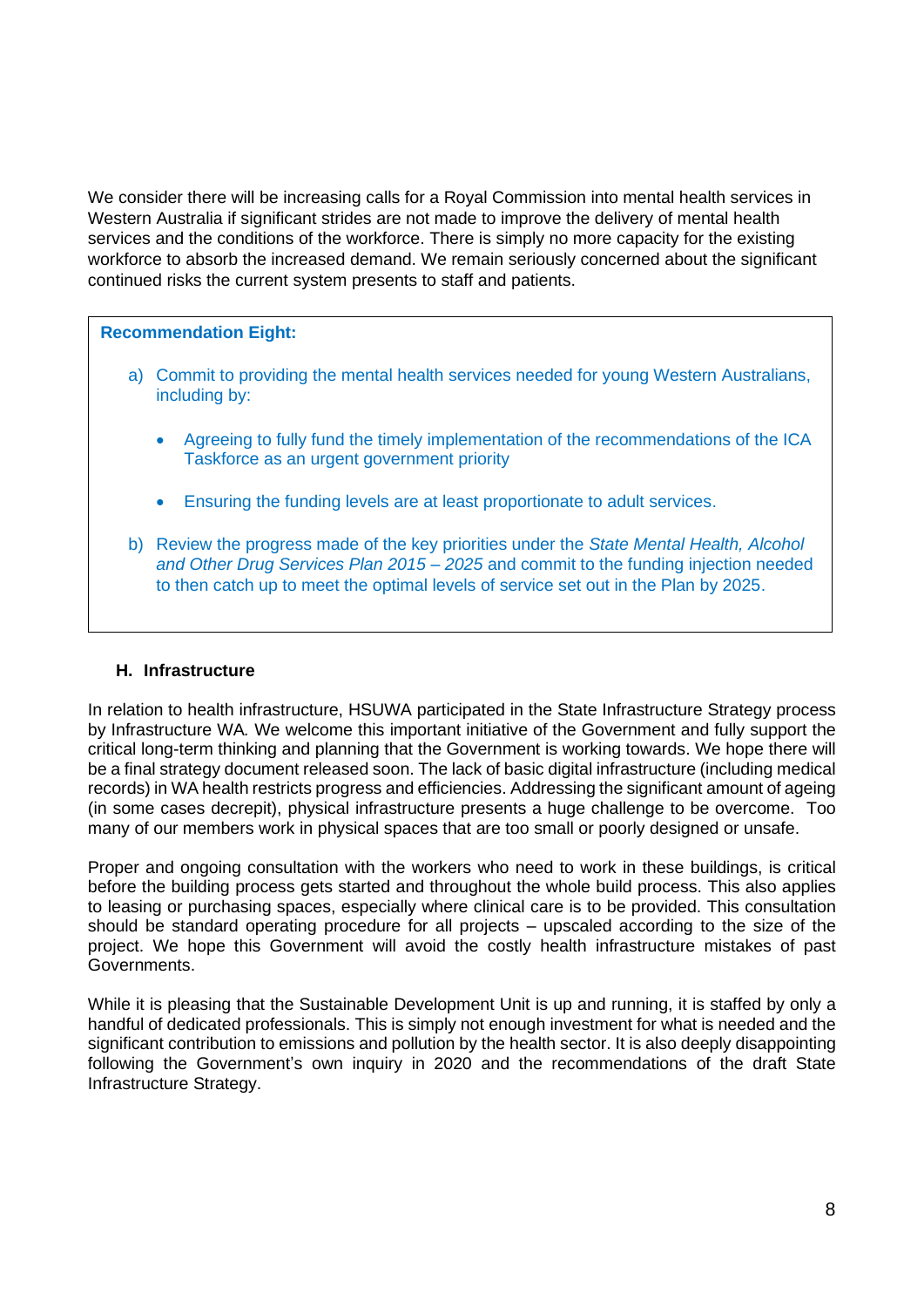#### **Recommendation Nine:**

Commit to:

- a) Properly resourcing the Sustainable Development Unit so it has the capacity to action the recommendations of the WA Climate Health Inquiry Final Report.
- b) Ensuring all health infrastructure projects are part of an overall long term infrastructure plan and involve a comprehensive worker consultation process as standard operating procedure and fully consider workforce needs and climate change.

## **I. Trust and Governance**

WA Health has a highly qualified, dedicated and invested workforce who are passionate about the role that public healthcare plays in the State. That breadth of knowledge is showcased on a daily basis and is the key reason that WA has continued to function well during the wide community spread of COVID-19. However, there is regrettably low morale and high levels of disengagement by employees across WA Health. We believe the devolved governance structure brought in under the *Health Services Act 2016*, has contributed to this.

While it would be clear to the Government that the devolved structure has frustrated key Government priorities, such as job security, what would be harder for the Government to see is the disconnection experienced at ground level by employees. In the simplest of terms there is there are multiple layers between employees and decision makers, and this is replicated across numerous employer Health Service Providers that are not connected in any clear way by the Department of Health as the system's steward.

Our experience is that the varied ideas for improvements at the ground level have a hard time finding a way to be heard in this system and are often stifled through delay or a lack of willingness to consider solutions that don't emerge from the executive level. Conversely, policy decisions from the executive level are often pushed through without any proper engagement and consultation. It has effectively disenfranchised some of the best, most qualified voices in the health system.

We think this is one of the consequences of a long term, consistent absence of a 'workforce lens' to decision making and planning across WA Health that has carried through to the design of the devolved system. In order to retain qualified and experienced health staff, in addition to addressing pay, the Government should continue to challenge WA Health to engage and consult properly with its workforce and support improved mechanisms to permanently facilitate this. Some positive steps, such as extending trust and better information to the workforce and their representatives, taken in respond to the demands of the pandemic, could lay the foundations of this work.